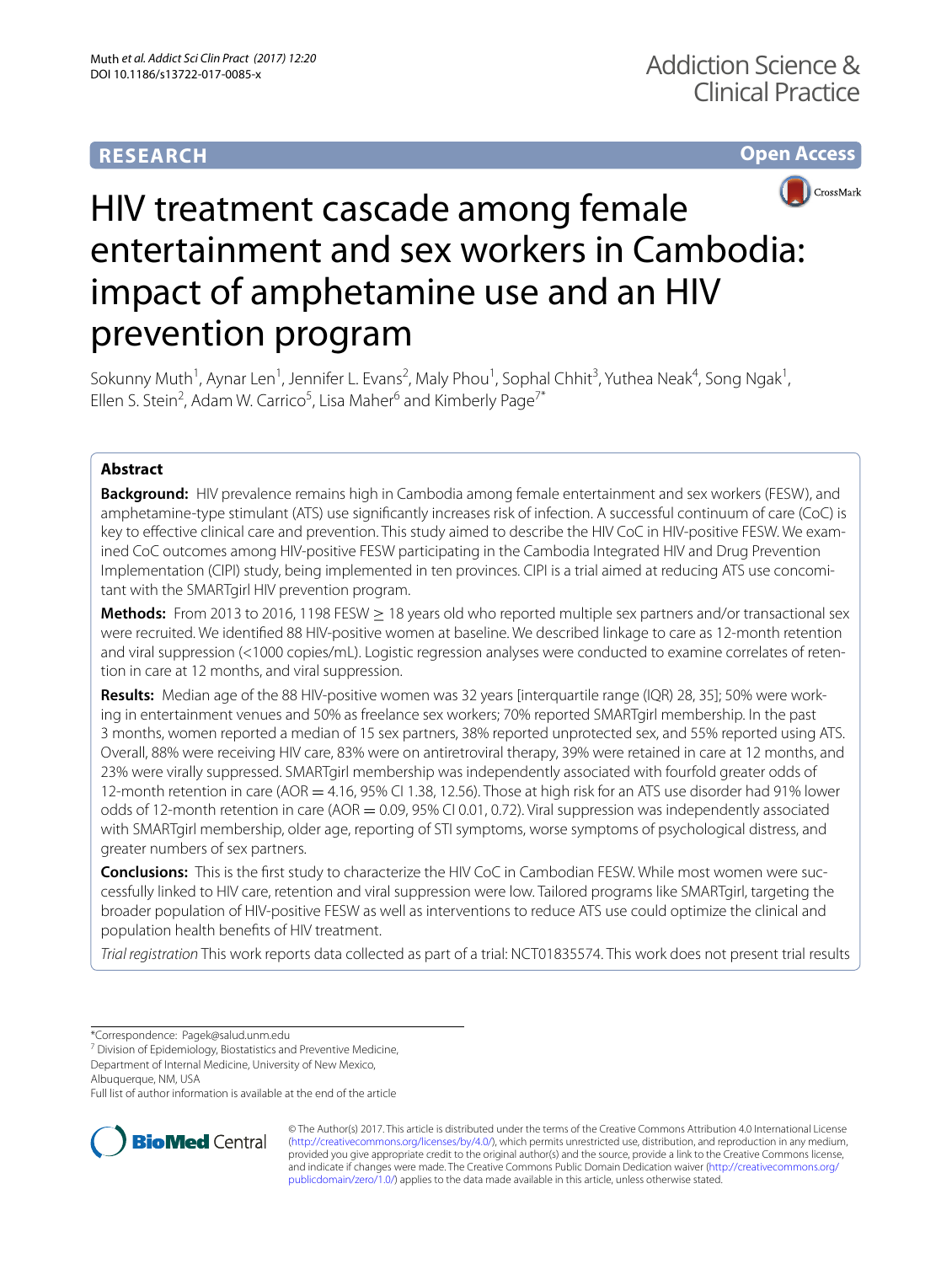**Keywords:** HIV, Cambodia, Entertainment workers, Female sex workers, Amphetamines, HIV continuum of care, Treatment cascade

# **Background**

HIV risk remains high in Cambodia among FESW. High numbers of sexual partners and non-injection ATS use are associated with elevated HIV risk and infection rates in this population  $[1-3]$  $[1-3]$ . Cambodia has achieved substantive progress in reducing the spread of HIV at a population level; the estimated number of new infections has fallen 95% from a peak of 24,348 in 1995 to 651 in 2015 [[4\]](#page-8-2). Comprehensive deployment of basic HIV prevention programs including condom promotion, HIV voluntary counseling and testing, and high coverage of HIV antiretroviral treatment (ART), have contributed to these declines [\[5](#page-8-3)]. However, women engaged in entertainment and sex work remain disproportionately impacted [\[3](#page-8-1)]. In addition to individual risks, structural factors present challenges for HIV prevention among FESW. Anti-trafficking legislation aimed at suppressing human trafficking and sexual exploitation amplifed HIV risks: brothel closures and migration of working women to entertainment venues and street-based sex work had negative impacts on access to HIV and STI prevention and health services [\[6](#page-8-4)]. Stigma, discrimination and violence further contribute to risk and negative health outcomes [[7–](#page-8-5)[9](#page-8-6)].

Cambodia has a national strategic goal of achieving elimination of new HIV infections by 2020. The National Center for HIV/AIDS, Dermatology and STI (NCHADS) Strategic Plan for HIV/AIDS and STI Prevention and Control in the Health Sector 2015–2020 outlines core phased strategies based on enhancing the HIV CoC including prevention, linkage and retention in care, enhanced quality of care and elimination of perinatal transmission  $[4]$  $[4]$ . The HIV CoC has been widely used to document engagement in care among people living with HIV  $[10]$  $[10]$ . The CoC includes measurable indicators from HIV detection through linkage and engagement in care and treatment. While measurement can vary, the framework can be applied widely or to key populations to inform HIV responses and document health disparities as it identifes losses at each step along the continuum [\[11](#page-8-8)[–15](#page-8-9)]. CoC data on key populations, especially in FESW, are limited [[16,](#page-8-10) [17\]](#page-8-11).

The multiple circumstances and exposures that contribute to high risk for HIV infection in Cambodian FESW may also impact success along the HIV CoC. In particular, the high prevalence of problematic ATS use represents a major barrier to HIV treatment as prevention in this population. This is supported in part by prior research conducted predominantly in the United States

(U.S.) where persons with HIV who use stimulants such as methamphetamine experience profound difficulties along the HIV CoC. People with HIV infection who use stimulants initiate ART at lower CD4 counts [\[18](#page-8-12)], are less likely to remain engaged in HIV care [\[19](#page-8-13)], and report difficulties with ART adherence that contribute to substantially elevated HIV viral load  $[18]$  $[18]$ . They may also experience faster disease progression [[20,](#page-9-0) [21\]](#page-9-1). A threefold greater rate of AIDS-related mortality has been observed in crack-cocaine using women [[22\]](#page-9-2). Women with HIV infection who use stimulants in the U.S. are also more likely to report engaging in HIV transmission risk behavior [\[23,](#page-9-3) [24](#page-9-4)], resulting in increased odds of onward HIV transmission where viral load is greater than 200 copies/ mL [[25](#page-9-5)]. We examine CoC outcomes among a sample of HIV-positive FESW participating in the Cambodia Integrated HIV and Drug Prevention Implementation (CIPI) Study being implemented in ten provinces in Cambodia [[26,](#page-9-6) [27](#page-9-7)].

# **Study design and methods** *Study sample and setting*

In this paper, we restrict analyses to HIV-positive women who were enrolled in the CIPI Study. The CIPI Study targeted women at high risk of HIV infection in 10 provinces of Cambodia: female entertainment and sex workers (FESW). Specifcs on the population and methods have been described in detail in a previous publication defning the protocol for the CIPI Study [[26\]](#page-9-6). In brief, the study recruited and enrolled FESW who: (1) were biologically female; (2) aged  $>18$  years; (3) reported  $\geq$ 2 different sexual partners and/or transactional sex within the last month; (4) understood spoken Khmer language; and (5) were able to provide voluntary informed consent. Transactional sex was defned as exchanging sex for money, goods, or social favors. FESW work in a variety of venues including beer gardens, bars, massage, karaoke and other 'entertainment' establishments, as well as in other "freelance" venues including parks and guesthouses. In all provinces, CIPI outreach workers recruited women from multiple locations and locales where FESW were known to congregate or work. Outreach workers conducted a preliminary verbal screening for eligibility, described the study, answered questions, and invited women to attend the local study site (SMARTgirl Club) for eligibility evaluation and, if interested, study participation. HIV infection status and testing was not a criterion for participation in the CIPI study.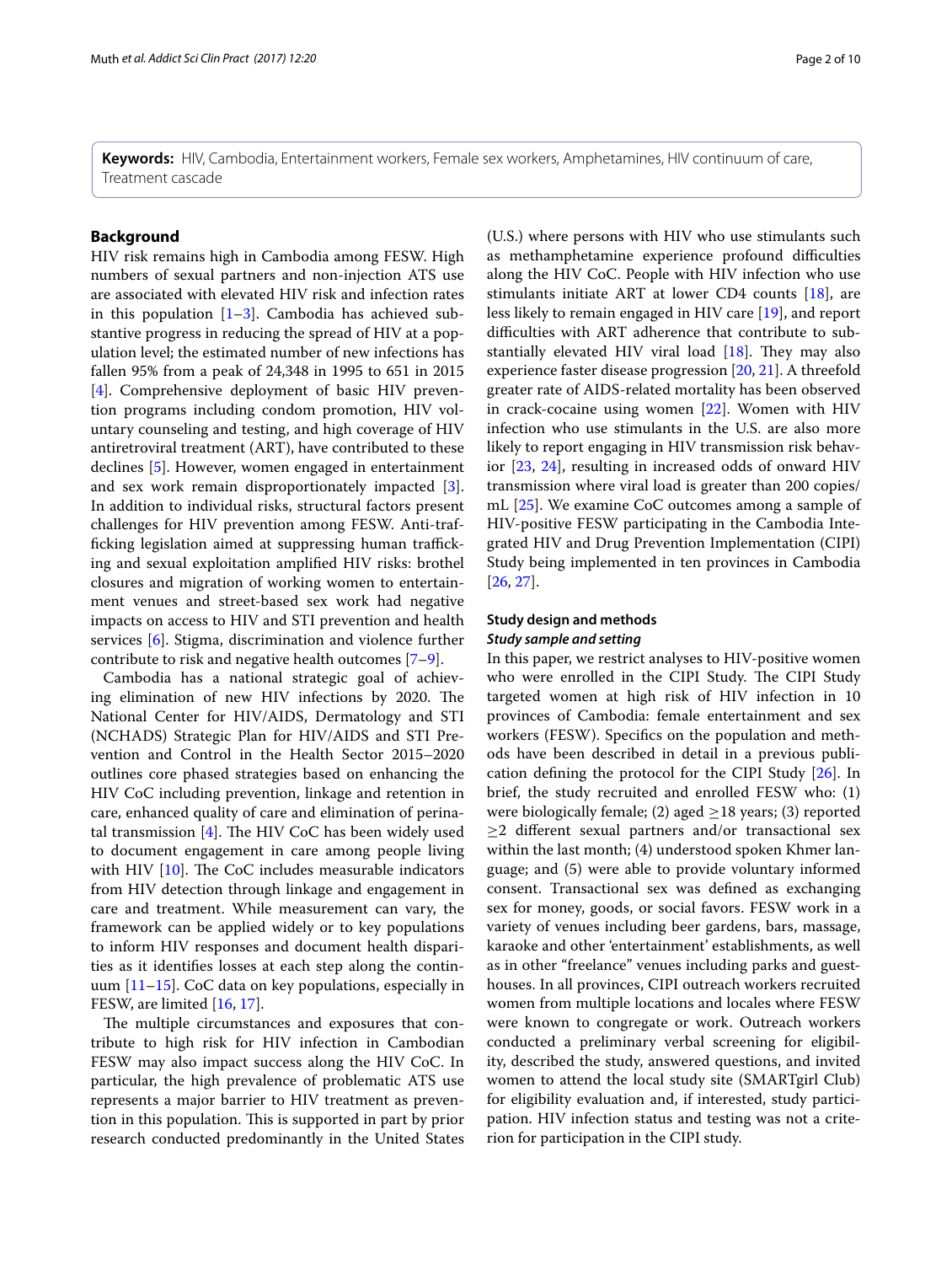The CIPI Study was implemented within the SMARTgirl HIV prevention platform [[26,](#page-9-6) [27\]](#page-9-7), a widely disseminated 'standard of care' program launched nationally in 2008 to reduce HIV risk in women working in the highrisk entertainment sector [[28](#page-9-8)]. SMARTgirl clubs exist in most provinces, and local community-based organizations maintain them and provide outreach to local women. The SMARTgirl program uses targeted communication tools and club events to disseminate health information, conduct and promote HIV testing, and referrals to health services including HIV care, sexually transmitted infection and reproductive health services. The CIPI Study integrated an ATS intervention and microenterprise opportunity within the existing SMARTgirl platform (described in [\[26](#page-9-6), [27](#page-9-7)]).

### *Measures*

At CIPI study visits, women were asked to complete an interviewer-administered survey regarding: sociodemographic information; work history including sex and entertainment work settings; sexual risk exposures, including number and types of partners, and condom use, and ATS exposures, both lifetime (at baseline) and in the past 3 months (at baseline and follow-up interviews); alcohol use, history of HIV testing and knowledge of antibody status; age and circumstances of frst sex; experience of violence; health service utilization for HIV, STI and reproductive health; economic wellbeing; empowerment; and self-efficacy. ATS and alcohol use were assessed using the Alcohol Smoking and Substance Involvement Test (ASSIST), a validated screening measure for assessing alcohol and other substance use disorders  $[29]$  $[29]$  $[29]$ . Using validated cut off points for each substance use involvement score, the ASSIST indexes low, moderate, or high risk for the presence of disordered patterns of use. Psychological distress was assessed using the Kessler-10 (K-10), a validated, 10-item screening measure for mild, moderate, or severe distress that has shown superior validity in identifying depressive and anxiety disorders [[30\]](#page-9-10). Each participant was instructed and asked to provide a urine specimen to be tested for ATS metabolites (i.e., methamphetamine and amphetamine). Urine is tested for adulteration using Specimen Validity Testing (SVT) (Innovation, Inc., San Diego, CA), and for ATS metabolites using the Innovacon Multi-Drug Screen Test Panel Dip Kit (Redwood Toxicology Laboratory, Inc., Santa Rosa, CA). Women were tested for prostate-specifc antigen test (PSA), a biomarker of recent unprotected sex [[31\]](#page-9-11). HIV testing was conducted at study entry (and subsequent visits) using a rapid antibody test in accordance with Cambodian National Guidelines, on women who consented to testing. Self-reported HIV testing history and results were obtained in interviews.

We also linked all participants' names (with consent) to national records at the National Center for HIV, STD and Dermatology (NCHADS) to validate self-reported results, obtain results on participants who declined testing, and obtain date of frst HIV detection for all women in the CIPI study, Participants who elected to receive HIV testing received concomitant HIV risk reduction counseling, and participants testing positive results were referred to HIV care services. Since HIV testing was voluntary within the CIPI study, review with NCHADS allowed us to examine and confrm HIV testing history on all women in the study. Time since HIV diagnosis was determined from this record review or for women who received a new HIV-positive results in the CIPI study, we used the date of that test to calculate the time since HIV diagnosis.

Detailed information on HIV CoC outcomes, including date of ART uptake and viral load was obtained through linking CIPI participant identifers with SMARTgirl records and national surveillance data from NCHADS. We constructed a 5-stage HIV CoC with the following events: (1) diagnosed with HIV; (2) enrolled in HIV care; (3) initiation of ART; (4) retention in care for 12 months after initiating ART; and (5) viral suppression (i.e., HIV viral load less than 1000 copies/mL) [[10](#page-8-7), [12,](#page-8-14) [13](#page-8-15)]. Enrolled in HIV care was defned as having ever seen a medical practitioner (Nurse/Medical Assistant/MD) for HIV. ART initiation was defned as having started ART under the care of a medical practitioner. Retention was defned as having attended an appointment with an HIV medical practitioner within 12 months of ART initiation. NCHADS defnes viral suppression as having at least one viral load test result less than 1000 copies/mL consistent with WHO guidelines [[10\]](#page-8-7).

### *Analyses*

Cascade staging was assessed using both a "single" denominator (the number of HIV-positive women in the cohort) estimating loss as a proportion of those diagnosed, and with a "running" denominator wherein each indicator is assessed as a percent loss from the previous stage. The cascade figure was prepared using an "HIV States and Transitions" framework to summarize 'states' of participants within each state  $[13]$ . For bivariate analyses, we used Chi square and the Wilcoxon rank-sum tests, to test associations between categorical and continuous variables of interest, respectively, and CoC outcomes. Multivariable logistic regression analyses were performed to assess independent associations with 12-month retention in care following ART initiation as a primary outcome. Bivariate and multivariable analyses used robust standard errors. We also examined correlates of viral suppression as an exploratory outcome. Adjusting for time since HIV diagnosis,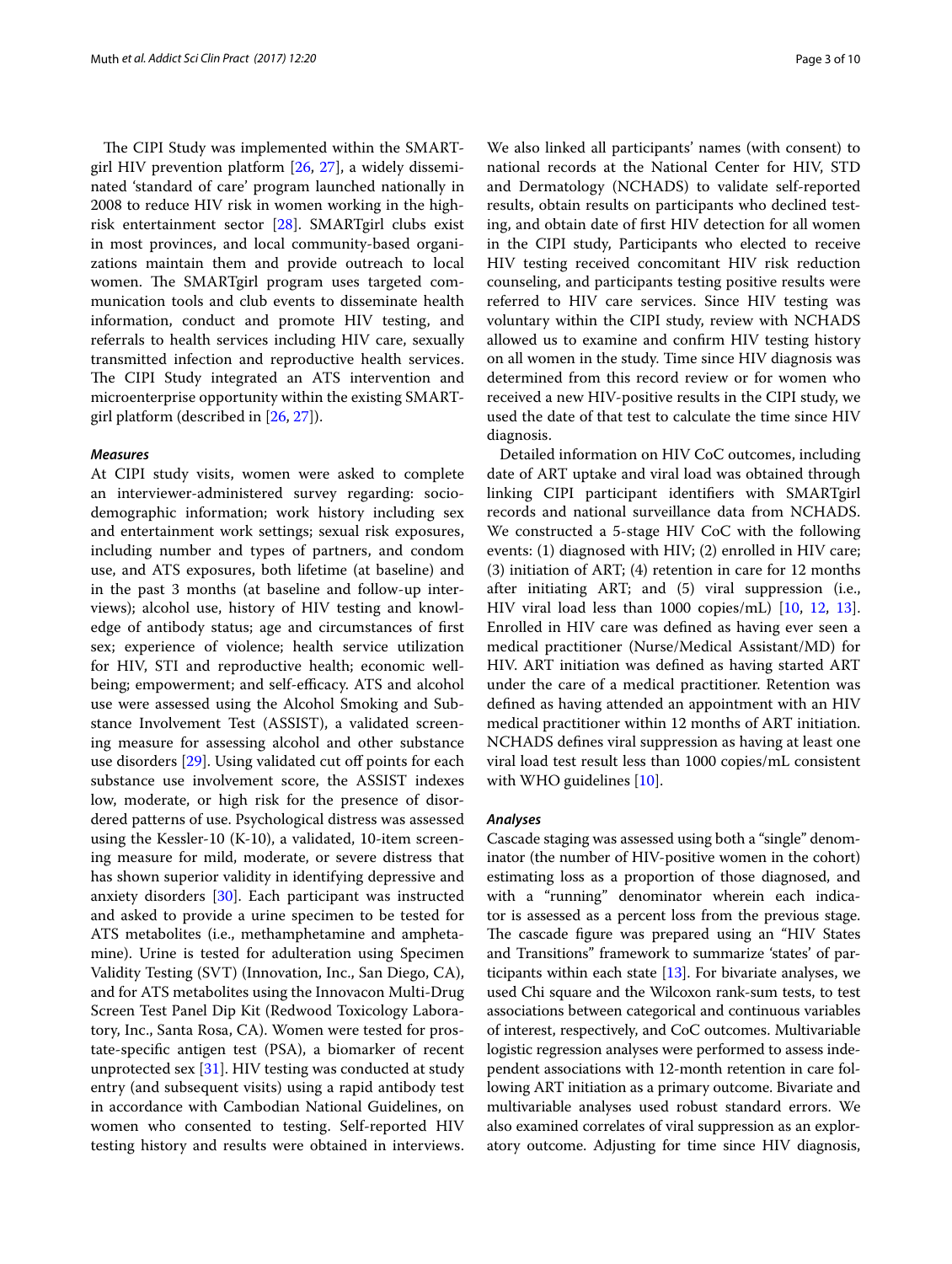recent STI symptoms, and age at frst sexual intercourse, factors were entered into a multivariable regression models if significantly associated ( $p \leq 0.10$ ) in bivariate analyses, and retained if adjusted  $p$  values were  $\leq 0.05$ . All statistical analyses were performed using Stata software, version 13.0 (StataCorp, College Station, TX).

### *Ethics*

This study population experiences marginalization and is engaged in illegal behaviors. Sensitive behavioral and biological data were collected of this population. The study was conducted in compliance with ethical principles for human subjects research promoted by the Declaration of Helsinki developed by the World Medical Association [\[32\]](#page-9-12). Various procedures were adopted to ensure additional protection of all the women screened and enrolled in the trial including waiver of signed written informed consent. The consent process was conducted carefully to ensure potential participants understood the research objectives, procedures, risks and benefts, reimbursement, costs, and alternatives, and a short verbal assessment was conducted to ensure understanding. All women consented to have study information linked to NCHADS HIV records. The study protocol was reviewed and approved by the Cambodian National Ethics Committee, and the Institutional Review Boards (IRBs) of the University of California San Francisco and FHI360. The University New Mexico Health Sciences Center, University of Miami and University of New South Wales IRBs approved reliance agreements based on the UCSF IRB approval.

## **Results**

Between June 2013 and May 2016, 88 (7.3%) women were identifed with HIV infection among the 1198 who completed a baseline CIPI study visit. Their median age was 32 years (IQR 28, 35); 70.45% (n = 62) women reported being HIV infected at study entry, and 49 of these did not elect to be re-tested for HIV by the study. Twentysix women who were identifed as HIV positive on record linkage had self-reported either being HIV negative  $(N = 23)$  or never tested  $(N = 3)$ , most  $(n = 18)$  also did not wish to be tested by the study. All women were aware that the study was working with NCHADS to obtain HIV results from testing conducted external to the CIPI Study. HIV-positive women were identifed in all ten provinces participating in the CIPI study, but almost half  $(n = 41)$ were from two provinces: Phnom Penh  $(25\%)$ ; n = 22) and Battambang (21.6%;  $n = 19$ ). Over one-third (35%) reported never having attended school. Table [1](#page-4-0) shows participant characteristics and risk exposures. Women were equally divided (50%) in reporting their primary work setting as either an entertainment venue or as freelance/brothel based FESW. A majority (70%) were members of SMARTgirl, and 15% of members had attended a SMARTgirl club in the past month. All women (99%) reported multiple sex partners in the past 3 months. Unprotected sex in the past 3 months was reported by 38% of women. Twenty-eight women (32%) tested positive for PSA, indicating unprotected sex in the past 48 h. ATS use was prevalent by both self-report (55%) and urine screening (42%; indicating use in the past 48–72 h). We found 81% agreement between self-reported ATS use and ATS urine screening results. On the ASSIST, 51% scored moderate to high-risk for an ATS use disorder, and 51% were classifed as being at similarly elevated risk for an alcohol use disorder. There were  $27$   $(31%)$  participants that scored moderate or high-risk for clinically signifcant psychological distress on the K-10.

Figure [1](#page-5-0) shows the HIV CoC. Of the 88 HIV-positive women, 88% (n = 77) were enrolled in care, 83% (n = 73) had initiated ART, 39% ( $n = 34$ ) were retained in ART care at 12 months, and 23% ( $n = 20$ ) were virally suppressed. The figure shows the proportions that advanced at each stage, and describes the "states" at each stage of the continuum. Using WHO guidelines [\[10](#page-8-7)], with a running denominator, we show that 59% of women who had been in care for 12 months were virally suppressed. Records from NCHADS showed that all women classifed as virally suppressed (<1000 copies/mL), had undetectable viremia (<50 copies/mL).

Table [2](#page-6-0) shows factors associated with 12-month retention in care after initiating ART. In multivariable analyses (Table [2\)](#page-6-0), SMARTgirl membership was independently associated with fourfold greater odds of retention in care (Adjusted Odds Ratio  $(AOR) = 4.16$ , 95% CI 1.38, 12.56) compared to women who did not report membership. Women at high risk for an ATS use disorder based on ASSIST scores had 91% lower odds of 12-month retention ( $AOR = 0.09$ , 95% CI 0.01, 0.72). Women who reported any STI symptoms in the past 3 months had an elevated but not statistically signifcant adjusted odds of being retained in care, compared to those who did not report symptoms. Factors independently associated with viral suppression included age [per year increase; AOR 1.17 (95% CI 1.02, 1.34)]; number of sex partners in the past 3 months [per partner increase; AOR 1.01 (95% CI 1.00, 1.02)]; SMARTgirl membership [AOR 8.43; (95% CI 2.44, 29.09)]; self-reporting a sexually transmitted infection in the past 3 months [AOD 16.86 (95% CI 3.02, 94.09)], and scores indicating higher psychological distress on the Kessler (K10) scale (compared to low risk): AOR for Moderate Risk: 14.41 (95% CI 1.81–114.72); AOR for Severe Risk: 7.63 (95% CI 1.13, 51.45).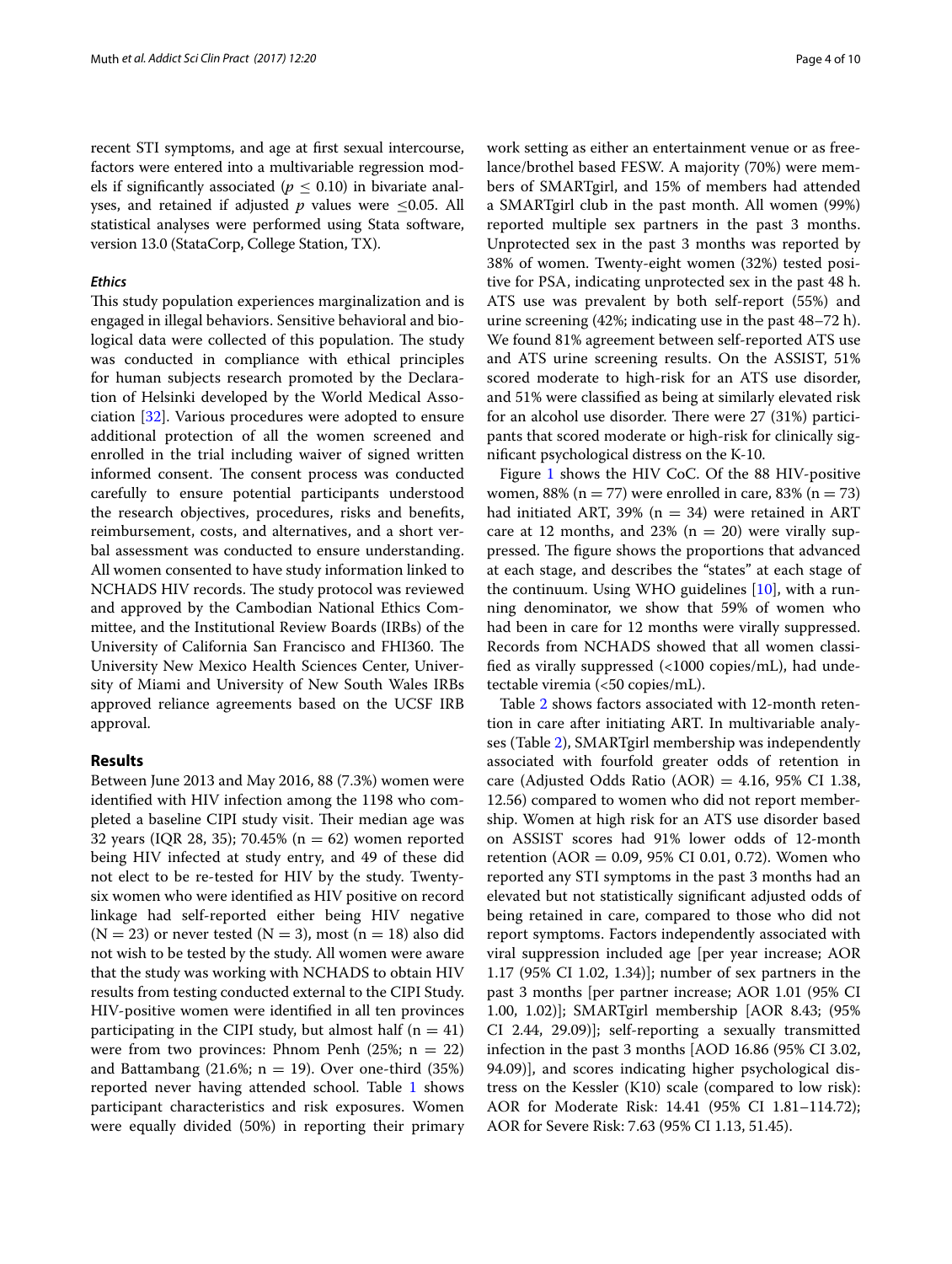# <span id="page-4-0"></span>**Table 1 Characteristics of HIV-positive FESW enrolled**  in the CIPI Study  $(N = 88)$

| <b>Characteristic or exposure</b>                                             | N/median | (%)/IQR     |
|-------------------------------------------------------------------------------|----------|-------------|
| Age (years)                                                                   |          |             |
| $<$ 20                                                                        | 1        | (1)         |
| $20 - 29$                                                                     | 27       | (31)        |
| $30 - 39$                                                                     | 55       | (63)        |
| >40                                                                           | 5        | (6)         |
| SMARTgirl member (yes)                                                        | 62       | (70)        |
| Length of time participant has been SMARTgirl<br>member (months) ( $N = 62$ ) |          |             |
| <6                                                                            | 25       | (40)        |
| $6 - 24$                                                                      | 14       | (23)        |
| >24                                                                           | 23       | (37)        |
| SMARTgirl Club visit frequency in the past year<br>$(N = 58^{\circ})$         |          |             |
| $\geq$ 1 time/month                                                           | 9        | (15)        |
| <1 time/month                                                                 | 35       | (60)        |
| Never                                                                         | 14       | (24)        |
| Education (total years of school)                                             |          |             |
| None                                                                          | 31       | (35)        |
| Primary (1-6)                                                                 | 44       | (50)        |
| Secondary (7+)                                                                | 13       | (15)        |
| Age of first sexual intercourse [median (IQR)]                                | 18       | $(16 - 19)$ |
| Time since HIV diagnosis at baseline                                          |          |             |
| 0, new infection <sup>b</sup>                                                 | 29       | (33)        |
| $1-12$ month                                                                  | 18       | (20)        |
| $>1-5$ year                                                                   | 19       | (22)        |
| >5 year                                                                       | 22       | (25)        |
| Work setting (location worked most days in past<br>month)                     |          |             |
| Entertainment venue                                                           | 44       | (50)        |
| Brothel/Freelance                                                             | 44       | (50)        |
| Currently work for manager or boss (yes)                                      | 42       | (48)        |
| Income last month $(\xi \cup S)^c$                                            |          |             |
| <100                                                                          | 32       | (36)        |
| 100-250                                                                       | 36       | (41)        |
| >250                                                                          | 20       | (23)        |
| Experienced food insecurity (last 3 months)                                   |          |             |
| Never                                                                         | 54       | (61)        |
| Rarely                                                                        | 16       | (18)        |
| Sometimes                                                                     | 8        | (9)         |
| Often                                                                         | 9        | (10)        |
| Experienced any physical or emotional violence<br>(past 3 months)             | 47       | (53)        |
| Number of sexual of partners (last 3 months)                                  |          |             |
| $<$ 5                                                                         | 20       | (23)        |
| $6 - 15$                                                                      | 27       | (31)        |
| $16 - 40$                                                                     | 19       | (22)        |
| $41 - 150$                                                                    | 14       | (16)        |
| >150                                                                          | 8        | (9)         |
| Number of sexual partners [last 3 months; median<br>(IQR)]                    | 15       | (6, 42.5)   |

# **Table 1 continued**

| <b>Characteristic or exposure</b>                                           | N/median | (%)/IQR |
|-----------------------------------------------------------------------------|----------|---------|
| Self-reported any unprotected sex (last 3 months)                           | 33       | (38)    |
| PSA positive test                                                           | 28       | (32)    |
| Self-reported use of ATS (past 3 months)                                    | 48       | (55)    |
| Tested for positive for ATS use at study visit                              | 37       | (42)    |
| ATS ASSIST score                                                            |          |         |
| $\lt$ 4                                                                     | 37       | (42)    |
| $4 - 26$                                                                    | 42       | (48)    |
| $27+$                                                                       | 9        | (10)    |
| Alcohol ASSIST score                                                        |          |         |
| $<$ 11                                                                      | 37       | (42)    |
| $11 - 26$                                                                   | 33       | (38)    |
| $27+$                                                                       | 18       | (20)    |
| K10 Psychological distress (depression and anxi-<br>ety)                    |          |         |
| Low or No risk                                                              | 37       | (43)    |
| Mild risk                                                                   | 23       | (26)    |
| Moderate risk                                                               | 13       | (15)    |
| Severe risk                                                                 | 14       | (16)    |
| Self-reported symptoms of sexually transmitted<br>infection (last 3 months) | 19       | (22)    |

 $a$  Restricted to the n = 58 SG members with non-missing data

b Time since diagnosis was determined by NCHADs records or as the date of testing from CIPI baseline for newly identifed infections

<sup>c</sup> Average monthly household income in Cambodia in 2012 was US\$56.53; in 2013, US\$71.5; in 2014, US\$89.98, and in 2015, US\$91.14 [\(https://www.ceicdata.](https://www.ceicdata.com/en/indicator/cambodia/annual-household-income-per-capita) [com/en/indicator/cambodia/annual-household-income-per-capita](https://www.ceicdata.com/en/indicator/cambodia/annual-household-income-per-capita))

### **Discussion**

This is the first study to characterize the HIV CoC in a group of Cambodian FESW. Although a high proportion of women were successfully linked and enrolled into HIV care, there were precipitous declines in the proportion who remained in care after initiating ART and achieving viral suppression: 43% of women who initiated ART were lost to follow up. These results are in stark contrast to estimates for the general Cambodian population, where 95% of those diagnosed and on ART are retained in care at 12 months [\[4](#page-8-2)]. Only one in four (23%) of the HIV-positive women in this study were virally suppressed. The proportion of women on ART who were virally suppressed (59%), however is not dissimilar to estimates in the general Cambodian population  $(64%)$  [\[4](#page-8-2)]. In contrast to other studies which include female sex workers, our results show that a high proportion were engaged in care and initiated treatment: 94% of those who enrolled in care initiated ART, compared to 28% in a recently published study of CoC outcomes in a South African FSW cohort [[33](#page-9-13)]. Mountain et al. [[17](#page-8-11)] show similar low rates of ART initiation in a metaanalysis of studies of FSW, with a pooled estimate of 39% ART initiation among ART eligible FSW in low and middle income countries. The proportion of virally suppressed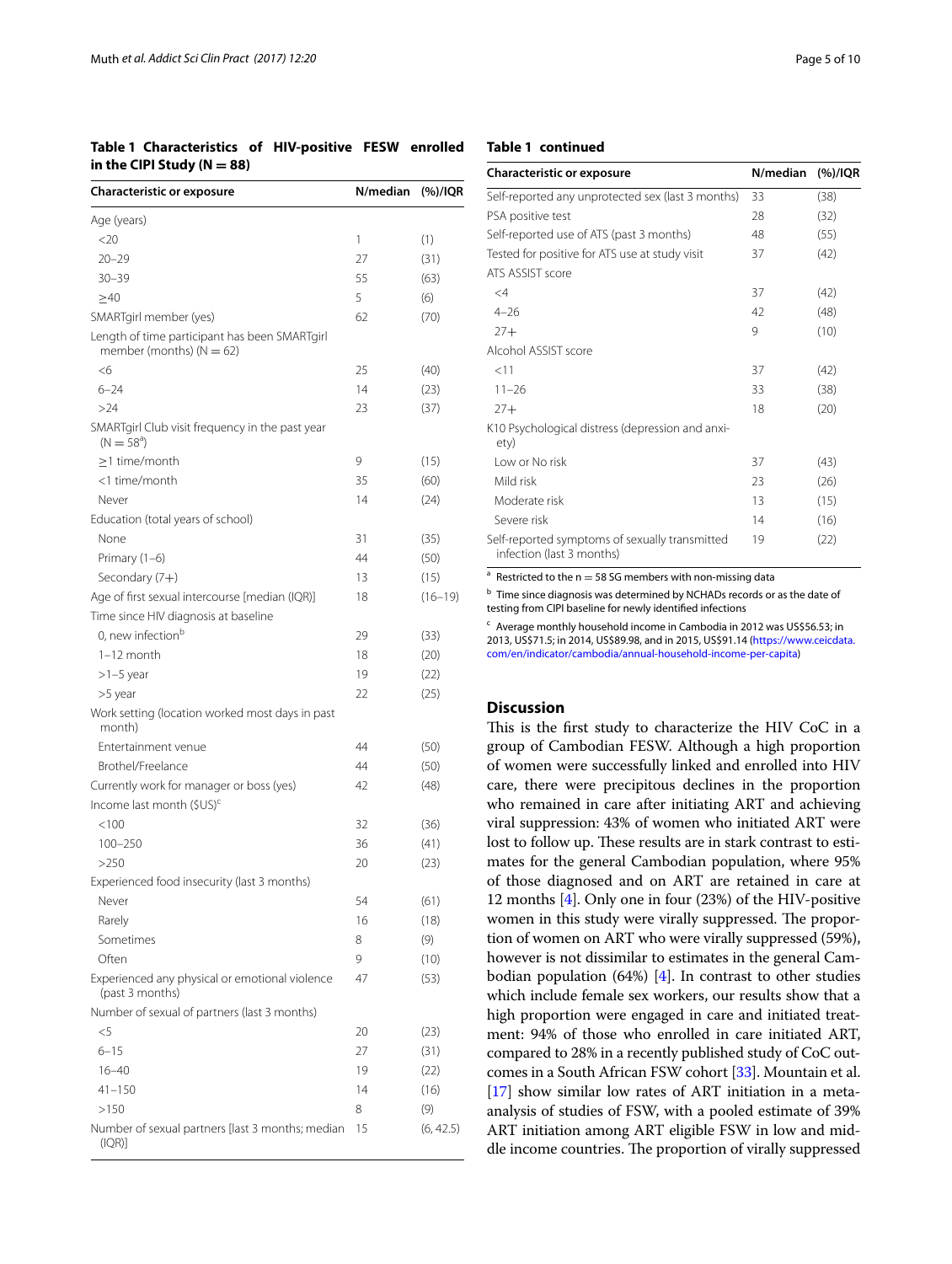

<span id="page-5-0"></span>participants in our study (59% of women retained) was similar (57%) to the pooled estimate in that study [[17](#page-8-11)]. There are several potential reasons that FESW in Cambodia have poorer retention in care compared to the general population in Cambodia. Women working in the entertainment industry are very mobile, often moving between provinces, which likely impacts retention. Sex work is highly stigmatized in addition to being illegal in Cambodia, and some women may not feel that they can access care that is non-judgmental or responsive to their needs. That viral suppression in women in our sample who are engaged in care is comparable to that seen general population is encouraging. Expanded efforts targeting Cambodian FESW are clearly needed to optimize CoC indicators, especially the goal of successful engagement in care, which would contribute to reductions in HIV morbidity and mortality as well as decreased risk of onward HIV transmission in this high priority population. In Phnom Penh, there are currently two HIV clinics that serve key highrisk groups including FESW, and provide tailored services to women like space for their children during clinic visits. Expanding services that facilitate treatment engagement by FESW could will result in a higher proportion of women who achieve successful viral suppression.

Results also underscore the potential benefts of the SMARTgirl program for facilitating retention in care.

SMARTgirl membership was associated with more than fourfold greater odds of 12-month retention after initiating ART, which highlights the potential benefts of continued implementation of SMARTgirl to optimize HIV treatment as prevention in this population. It was also associated with over eightfold higher odds of viral suppression. The SMARTgirl program, aimed at FESW, is designed to engage women in community HIV prevention eforts, principally by encouraging HIV testing and providing referrals to care for STIs and HIV infections. The SMARTgirl club and membership therein may be providing a larger platform for engagement and social mobilization [\[34](#page-9-14)] and which could be operationalizing broadly as a empowerment opportunity  $[35]$  $[35]$ . The broad reach of SMARTgirl could potentially be further leveraged as a platform to reach higher risk women, as has been done with the CIPI project [\[26\]](#page-9-6), to implement multicomponent HIV prevention and care interventions.

Approximately half of participants screened positive for an ATS use disorder and/or an alcohol use disorder, and one-third screened with clinically signifcant psychological distress. Consistent with fndings from the U.S. [\[19\]](#page-8-13), those at highest risk for an ATS use disorder had 91% lower odds of 12-month retention after initiating ART. Expanded intervention approaches targeting ATS use, including conditional cash transfer with a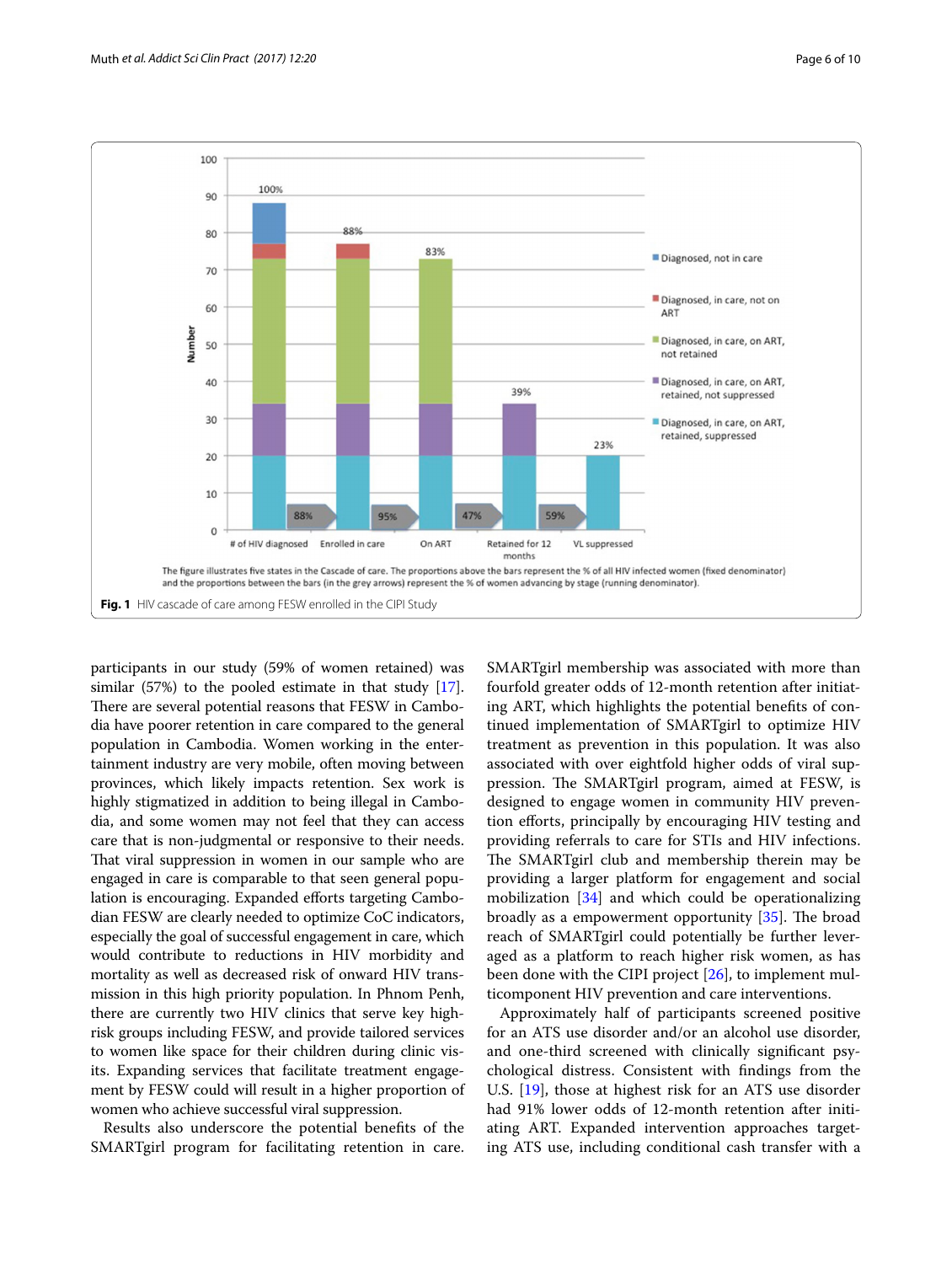# <span id="page-6-0"></span>**Table 2 Bivariate and multivariable results showing correlates of 12-month retention in HIV care among HIV-positive FESW enrolled in the CIPI study**

| Characteristic or risk exposure                                    | 12 Month retention in HIV Care ( $n = 34$ ) |                     |         |               |             |         |  |
|--------------------------------------------------------------------|---------------------------------------------|---------------------|---------|---------------|-------------|---------|--|
|                                                                    | <b>Bivariate</b>                            |                     |         | Multivariable |             |         |  |
|                                                                    | OR                                          | 95% CI              | p value | <b>AOR</b>    | 95% CI      | p value |  |
| Age (years)                                                        |                                             |                     |         |               |             |         |  |
| $<$ 20                                                             |                                             |                     |         |               |             |         |  |
| $20 - 29$                                                          | 0.88                                        | 0.12, 6.29          | 0.90    |               |             |         |  |
| $30 - 39$                                                          | 1.00                                        | 0.15, 6.55          | 1.00    |               |             |         |  |
| $\geq 40$                                                          | 1.00                                        | (ref <sup>a</sup> ) |         |               |             |         |  |
| SMARTgirl member (yes)                                             |                                             |                     |         |               |             |         |  |
| Yes                                                                | 2.75                                        | 0.96, 7.82          | 0.06    | 4.16          | 1.38, 12.56 | 0.01    |  |
| Length of time participant has been<br>SMARTgirl member (months)   |                                             |                     |         |               |             |         |  |
| <6                                                                 | 1.00                                        | (ref)               |         |               |             |         |  |
| $6 - 24$                                                           | 3.83                                        | 0.95, 15.36         | 0.06    |               |             |         |  |
| >24                                                                | 1.95                                        | 0.60, 6.35          | 0.27    |               |             |         |  |
| SMARTgirl Club visit frequency in the past<br>year                 |                                             |                     |         |               |             |         |  |
| $\geq$ 1/month                                                     | 1.00                                        | (ref)               |         |               |             |         |  |
| <1/month                                                           | 0.49                                        | 0.12, 2.00          | 0.32    |               |             |         |  |
| Never                                                              | 0.28                                        | 0.06, 1.28          | 0.10    |               |             |         |  |
| Age of first sexual intercourse (years)                            | 0.89                                        | 0.76, 1.03          | 0.13    | 0.84          | 0.70, 1.02  | 0.08    |  |
| Time since HIV diagnosis (months)                                  | 1.00                                        | 0.99, 1.01          | 0.67    | 1.00          | 0.99, 1.01  | 0.52    |  |
| Work setting: Brothel/Freelance based<br>(vs. Entertainment venue) | 1.21                                        | 0.51, 2.88          | 0.66    |               |             |         |  |
| Currently work for manager or boss                                 | 1.71                                        | 0.71, 4.08          | 0.23    |               |             |         |  |
| Income last month (\$US)                                           |                                             |                     |         |               |             |         |  |
| < 100                                                              | 1.00                                        | (ref)               |         |               |             |         |  |
| $100 - 250$                                                        | 0.64                                        | 0.24, 1.73          | 0.38    |               |             |         |  |
| >250                                                               | 0.86                                        | 0.27, 2.68          | 0.79    |               |             |         |  |
| Food insecurity (last 3 months)                                    |                                             |                     |         |               |             |         |  |
| Never                                                              | 1.00                                        | (ref)               |         |               |             |         |  |
| Rarely                                                             | 1.32                                        | 0.42, 4.13          | 0.63    |               |             |         |  |
| Sometimes                                                          | 1.02                                        | 0.22, 4.77          | 0.98    |               |             |         |  |
| Often                                                              | 1.36                                        | 0.33, 5.71          | 0.67    |               |             |         |  |
| Experienced emotional or physical violence<br>in the last 3 months | 1.18                                        | 0.49, 2.80          | 0.71    |               |             |         |  |
| Number of sexual partners (self-reported, last 1.00<br>3 months)   |                                             | 1.00, 1.01          | 0.37    |               |             |         |  |
| Any unprotected sex (self-reported, last<br>3 months)              | 0.70                                        | 0.28, 1.72          | 0.43    |               |             |         |  |
| PSA positive test                                                  | 0.66                                        | 0.26, 1.71          | 0.40    |               |             |         |  |
| Use of ATS (self-reported, past 3 months)<br>(yes vs. no)          | 0.50                                        | 0.21, 1.21          | 0.12    |               |             |         |  |
| Tested for positive for ATS use at study visit<br>(vs. negative)   | 0.52                                        | 0.21, 1.27          | 0.15    |               |             |         |  |
| ATS assist score                                                   |                                             |                     |         |               |             |         |  |
| $<$ 4                                                              | 1.00                                        | (ref)               |         | $\mathbf{1}$  | (ref)       |         |  |
| $4 - 26$                                                           | 0.89                                        | 0.36, 2.20          | 0.81    | 1.20          | 0.42, 3.38  | 0.72    |  |
| $27 +$                                                             | 0.16                                        | 0.02, 1.45          | 0.11    | 0.09          | 0.01, 0.72  | 0.02    |  |
| Alcohol assist score                                               |                                             |                     |         |               |             |         |  |
| <11                                                                | 1.00                                        | (ref)               |         |               |             |         |  |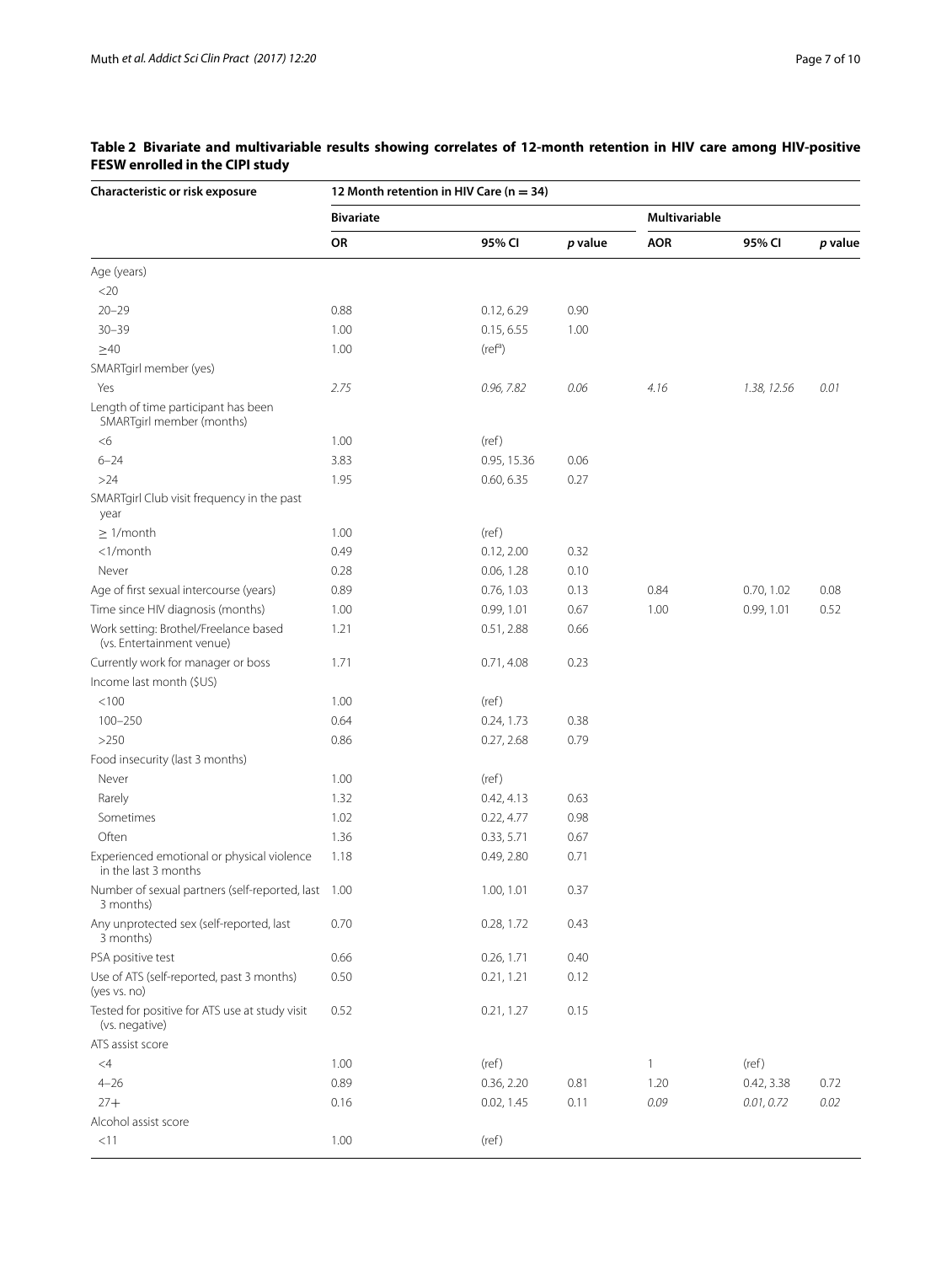| Characteristic or risk exposure         | 12 Month retention in HIV Care ( $n = 34$ ) |            |         |               |             |         |
|-----------------------------------------|---------------------------------------------|------------|---------|---------------|-------------|---------|
|                                         | <b>Bivariate</b>                            |            |         | Multivariable |             |         |
|                                         | <b>OR</b>                                   | 95% CI     | p value | <b>AOR</b>    | 95% CI      | p value |
| $11 - 26$                               | 0.51                                        | 0.19, 1.38 | 0.18    |               |             |         |
| $27+$                                   | 0.75                                        | 0.24, 2.37 | 0.62    |               |             |         |
| K10 Psychological distress              |                                             |            |         |               |             |         |
| Low or no risk                          | 1.00                                        | (ref)      |         |               |             |         |
| Mild risk                               | 0.58                                        | 0.18, 1.83 | 0.35    |               |             |         |
| Moderate risk                           | 2.63                                        | 0.71, 9.72 | 0.15    |               |             |         |
| Severe risk                             | 0.91                                        | 0.25, 3.30 | 0.89    |               |             |         |
| STI symptoms (self-reported, last 3 mo) | 2.08                                        | 0.74, 5.86 | 0.16    | 3.00          | 0.83, 10.81 | 0.09    |

# **Table 2 continued**

Italic values indicate exposures found to be independently and signifcantly associated with 12-month retention in care

 $a$  ref = Referent group

cognitive-behavioral aftercare group are being tested as part of the CIPI trial [\[26,](#page-9-6) [27](#page-9-7)]. If this intervention proves efective in reducing ATS use, it could be more widely implemented using the SMARTgirl platform to address gaps in the HIV CoC among FESW. The high prevalence of psychiatric distress is noteworthy. Our fndings are consistent with another recent study in a sample of FESW from Phnom Penh and Siem Reap, wherein almost half (43.2%) screened positive for psychological distress [[36\]](#page-9-16). In our analyses of correlates of viral suppression, women with increased risk of psychiatric distress had higher odds of viral suppression. Further research should be done to examine this association, including the directionality and temporality of ART uptake and psychological well-being in FESW.

Multiple overlapping circumstances contribute to high HIV risk among Cambodian FESW, including individual sexual and drug risk exposures, low education and high poverty levels, and the negative impacts of public policy and policing [[3\]](#page-8-1). In particular, violence serves as an important trigger for ATS use, and it is independently associated with unprotected sex among Cambodian FESW [[6,](#page-8-4) [8,](#page-8-16) [9](#page-8-6)]. Central to many women's employment in entertainment venues is the requirement for highly sociable interactions with male customers and, for some women, this extends to transactional sex as an opportunity for income generation. ATS are used by many women to stay awake and work longer and see more clients, which also contributes to HIV risk [\[2](#page-8-17), [37](#page-9-17)]. Expanded access to ART now joins the backbone HIV prevention platform of HIV testing, condom promotion and diagnosis, and treatment of STI as Cambodia aims for HIV elimination.

Our study has several limitations. First, the sample size is small, and results may not refect the HIV CoC among all Cambodian FESW living with HIV. For some women we relied on self-report HIV status; however only women who reported a previous positive test were not tested by the study. Some  $(n = 26)$  women were diagnosed with HIV by the study, and although we obtained data after a year of diagnosis, including this recently diagnosed group could have led to conservative estimates of 12-month retention following ART initiation and viral suppression during this period. Viral suppression is defned in Cambodia as viral loads <1000 copies/mL, and this defnition could potentially include women who had previously been virally suppressed, but who subsequently experienced breakthrough viremia and were no longer suppressed. The low numbers of viral suppression outcomes also impact risk estimates, and measures of excess risk found in multivariable analyses predicting this outcome should be interpreted with caution due to wide confdence intervals. This is an observational study, and the association seen with SMARTGirl membership should be interpreted with caution as this could refect population characteristics rather than the efects of the program.

Despite these limitations, this study is the frst to characterize the HIV CoC in Cambodian FESW, articulate the benefts of targeting this population for optimizing retention in HIV care, and identify ATS use as a risk factor for sub-optimal retention following ART initiation. These fndings provide important information for sustaining and strengthening combination HIV prevention with this high priority population in order to eliminate HIV transmission in Cambodia by 2020.

There is increasing awareness that to meet the ambitious UNAIDS 90-90-90 HIV treatment targets and to get to zero new infections, eforts must be made to extend services and retain in care those who are most disenfranchised and at the highest risk for HIV disease progression and onward HIV transmission [[38\]](#page-9-18). Improvements in the CoC states will optimize health outcomes and reduce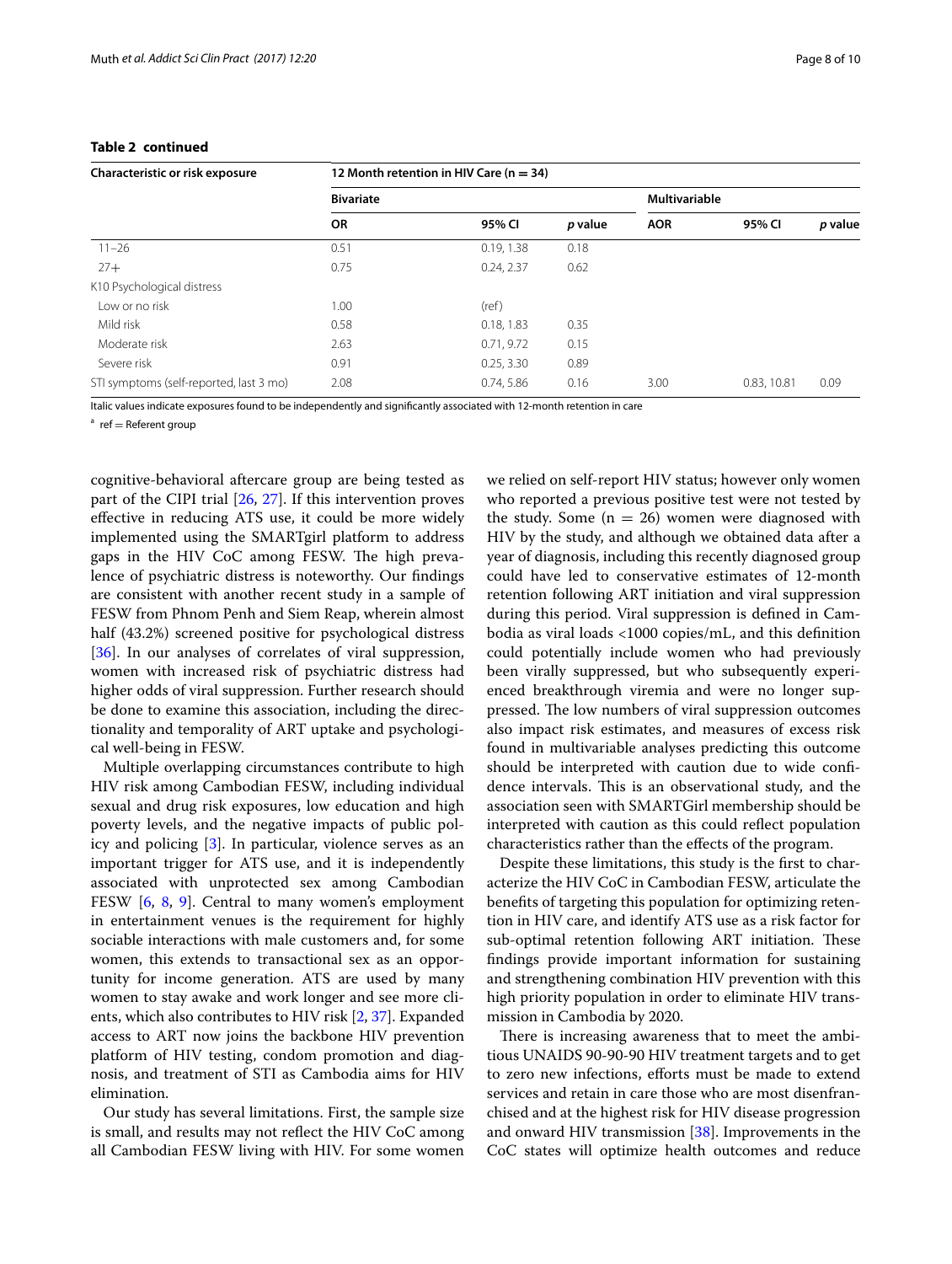HIV transmission risk [[39\]](#page-9-19). Targeting FESW who use ATS will optimize the benefts of ART treatment. Leveraging existing programmatic platforms such as SMARTgirl, will enhance coverage to HIV-positive FESW, and potentially reduce attrition at all stages of the CoC.

#### **Authors' contributions**

The CIPI trial is part of a fve-year research program led by KP and ESS. KP, AWC, JLE, LM, and CS conceived the research questions and designed the CIPI intervention with contributions from MS and SN. All authors were part of a trial design group led by KP. KP drafted the manuscript with contributions from MS, AWC, ESS, JLE, PM, LA, and LM. All authors commented on and approved the fnal version of the manuscript. All authors read and approved the fnal manuscript.

### **Author details**

<sup>1</sup> FHI360, Phnom Penh, Cambodia. <sup>2</sup> Department of Epidemiology and Biostatistics, and Global Health, University of California, San Francisco, San Francisco, CA, USA. 3 Department of Mental Health and Substance Abuse, Ministry of Health, Phnom Penh, Cambodia. <sup>4</sup> National Authority for Combating Drugs, Phnom Penh, Cambodia. 5 Public Health Sciences and Psychology, University of Miami, Coral Gables, FL, USA. 6 The Kirby Institute for Infection and Immunity, UNSW Australia, Sydney, Australia. 7 Division of Epidemiology, Biostatistics and Preventive Medicine, Department of Internal Medicine, University of New Mexico, Albuquerque, NM, USA.

### **Acknowledgements**

We are grateful to Amy Weissman for supporting the implementation of this project, Chhim Srean for coordinating data management in the feld in its early phases and Hong Naysim for her invaluable work in the feld as a supervisor and facilitator for the aftercare groups. We acknowledge the gracious and considerate involvement of the following organizations involved in data collection: Provincial Health Departments, Provincial AIDS and STI programs, Pre-ART/ART clinics in 10 provinces, Chouk Sar Association and the AIDS Health Foundation. We are indebted and grateful for the ongoing support of numerous non-governmental organizations involved in the implementation of this project including the Cambodian Women for Peace and Development, Phnom Srey Organization for Development, Poor Family Development and KHEMERA. Finally, this research would not be possible without the support from the Cambodia National Ministry of Health, Department Mental Health and Substance Abuse and the National Authority for Combating Drugs.

### **Competing interests**

The authors declare that they have no competing interests.

### **Data sharing statement**

Data presented in this paper are available from the corresponding author on request.

#### **Funding**

The study is funded by the US National Institutes of Health (NIH), National Institute on Drug Abuse (1R01 DA033672; Page & Stein, PIs). The funder is not involved in the study design; collection, management, analysis and interpretation of data; writing of the report; and the decision to submit the report for publication. The content is solely the responsibility of the authors and does not necessarily represent the official views of the NIH. LM is supported by an Australian National Health and Medical Research Council (NHMRC) Senior Research Fellowship.

### **Publisher's Note**

Springer Nature remains neutral with regard to jurisdictional claims in published maps and institutional afliations.

Received: 13 January 2017 Accepted: 10 July 2017 Published online: 05 September 2017

#### **References**

- <span id="page-8-0"></span>1. Couture MC, Sansothy N, Sapphon V, Phal S, Sichan K, Stein E, Evans J, Maher L, Kaldor J, Vun MC, et al. Young women engaged in sex work in Phnom Penh, Cambodia, have high incidence of HIV and sexually transmitted infections, and amphetamine-type stimulant use: new challenges to HIV prevention and risk. Sex Transm Dis. 2011;38(1):33–9.
- <span id="page-8-17"></span>2. Couture MC, Evans JL, Sothy NS, Stein ES, Sichan K, Maher L, Page K. Correlates of amphetamine-type stimulant use and associations with HIV-related risks among young women engaged in sex work in Phnom Penh, Cambodia. Drug Alcohol Depend. 2012;120(1–3):119–26.
- <span id="page-8-1"></span>3. Page K, Stein E, Sansothy N, Evans J, Couture MC, Sichan K, Cockroft M, Mooney-Somers J, Phlong P, Kaldor J, et al. Sex work and HIV in Cambodia: trajectories of risk and disease in two cohorts of high-risk young women in Phnom Penh, Cambodia. BMJ Open. 2013;3(9):e003095.
- <span id="page-8-2"></span>4. USAID: 2016 strategic direction summary Cambodia country operational plan. <http://www.pepfar.gov/documents/organization/257617.pdf> (2016). Accessed 4 Nov 2016.
- <span id="page-8-3"></span>Vun MC, Fujita M, Rathavy T, Eang MT, Sopheap S, Sovannarith S, Chhorvann C, Vanthy L, Sopheap O, Welle E, et al. Achieving universal access and moving towards elimination of new HIV infections in Cambodia. J Int AIDS Soc. 2014;17:18905.
- <span id="page-8-4"></span>6. Maher L, Dixon T, Phlong P, Mooney-Somers J, Stein E, Page K. Conficting rights: how the prohibition of human trafficking and sexual exploitation infringes the right to health of female sex workers in Phnom Penh, Cambodia. Health Hum Rights. 2015;17(1):E102–13.
- <span id="page-8-5"></span>7. Maher L, Mooney-Somers J, Phlong P, Couture MC, Stein E, Evans J, Cockroft M, Sansothy N, Nemoto T, Page K. Selling sex in unsafe spaces: sex work risk environments in Phnom Penh, Cambodia. Harm Reduct J. 2011;8(1):30.
- <span id="page-8-16"></span>8. Draughon Moret JE, Carrico AW, Evans JL, Stein ES, Couture MC, Maher L, Page K. Young Women's Health Study C: the impact of violence on sex risk and drug use behaviors among women engaged in sex work in Phnom Penh, Cambodia. Drug Alcohol Depend. 2016;161:171–7.
- <span id="page-8-6"></span>9. Decker MR, Crago AL, Chu SK, Sherman SG, Seshu MS, Buthelezi K, Dhaliwal M, Beyrer C. Human rights violations against sex workers: burden and efect on HIV. Lancet. 2015;385(9963):186–99.
- <span id="page-8-7"></span>10. WHO: metrics for monitoring the cascade of HIV testing, care and treatment services in Asia and the Pacifc. [http://www.searo.who.int/entity/](http://www.searo.who.int/entity/hiv/documents/metrics/en/) [hiv/documents/metrics/en/](http://www.searo.who.int/entity/hiv/documents/metrics/en/) (2014). Accessed 1 Nov 2016.
- <span id="page-8-8"></span>11. MacCarthy S, Hoffmann M, Ferguson L, Nunn A, Irvin R, Bangsberg D, Gruskin S, Dourado I. The HIV care cascade: models, measures and moving forward. J Int AIDS Soc. 2015;18:19395.
- <span id="page-8-14"></span>12. Medland NA, McMahon JH, Chow EP, Elliott JH, Hoy JF, Fairley CK. The HIV care cascade: a systematic review of data sources, methodology and comparability. J Int AIDS Soc. 2015;18:20634.
- <span id="page-8-15"></span>13. Powers KA, Miller WC. Critical review: building on the HIV cascade: a complementary, "HIV States and Transitions" Framework for describing HIV diagnosis, care, and treatment at the population level. J Acquir Immune Defc Syndr. 2015;69(3):341–7.
- 14. Haber N, Pillay D, Porter K, Barnighausen T. Constructing the cascade of HIV care: methods for measurement. Curr Opin HIV AIDS. 2016;11(1):102–8.
- <span id="page-8-9"></span>15. Lourenco L, Colley G, Nosyk B, Shopin D, Montaner JS, Lima VD, Group SHAS. High levels of heterogeneity in the HIV cascade of care across diferent population subgroups in British Columbia, Canada. PLoS ONE. 2014;9(12):e115277.
- <span id="page-8-10"></span>16. Risher K, Mayer KH, Beyrer C. HIV treatment cascade in MSM, people who inject drugs, and sex workers. Curr Opin HIV AIDS. 2015;10(6):420–9.
- <span id="page-8-11"></span>17. Mountain E, Mishra S, Vickerman P, Pickles M, Gilks C, Boily MC. Antiretroviral therapy uptake, attrition, adherence and outcomes among HIVinfected female sex workers: a systematic review and meta-analysis. PLoS ONE. 2014;9(9):e105645.
- <span id="page-8-12"></span>18. Carrico AW, Riley ED, Johnson MO, Charlebois ED, Neilands TB, Remien RH, Lightfoot MA, Steward WT, Weinhardt LS, Kelly JA, et al. Psychiatric risk factors for HIV disease progression: the role of inconsistent patterns of antiretroviral therapy utilization. J Acquir Immune Defc Syndr. 2011;56(2):146–50.
- <span id="page-8-13"></span>19. Horvath KJ, Carrico AW, Simoni J, Boyer EW, Amico KR, Petroll AE. Engagement in HIV medical care and technology use among stimulant-using and nonstimulant-using men who have sex with men. AIDS Res Treat. 2013;2013:121352.